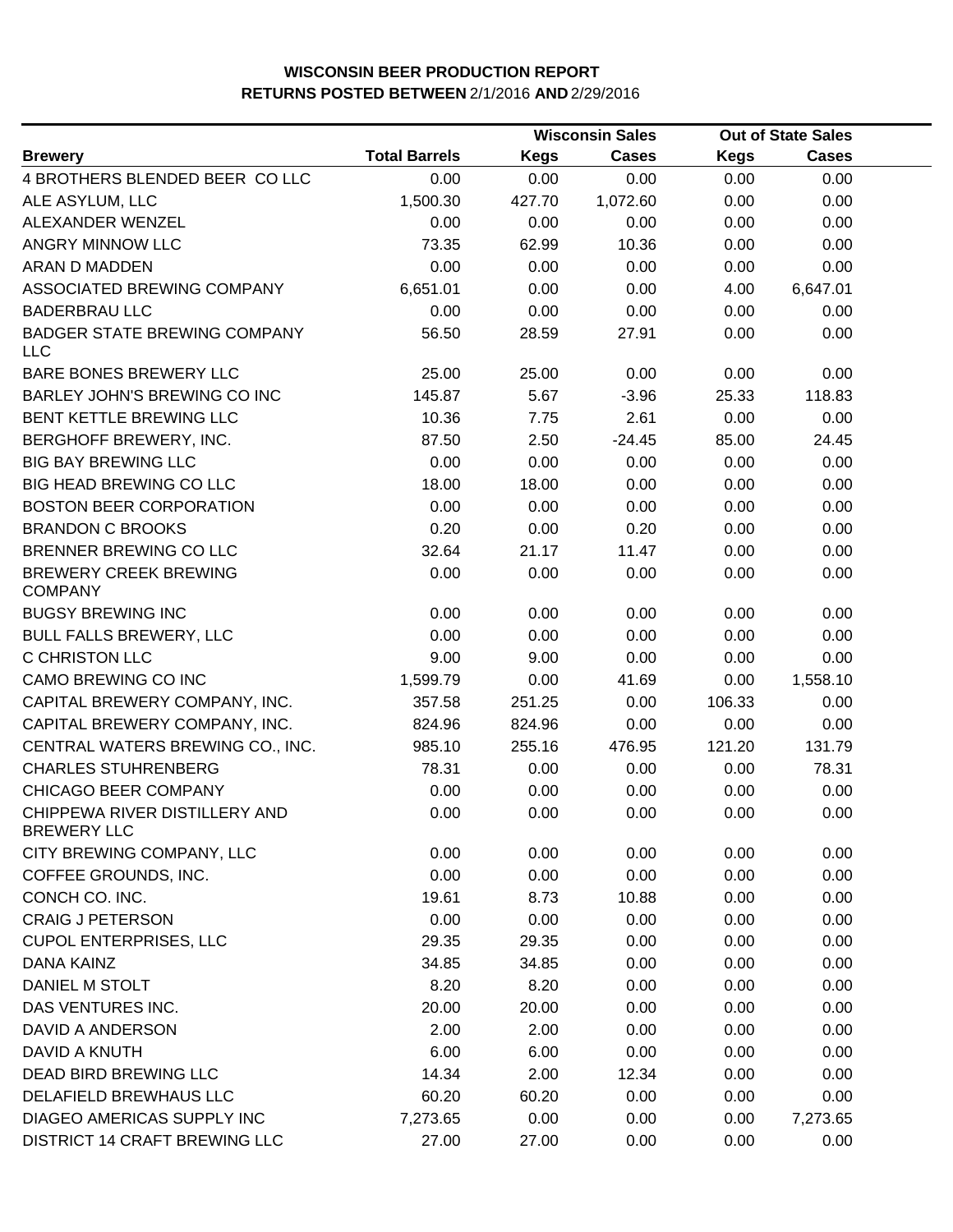|                                                         |                      |             | <b>Wisconsin Sales</b> |             | <b>Out of State Sales</b> |  |
|---------------------------------------------------------|----------------------|-------------|------------------------|-------------|---------------------------|--|
| <b>Brewery</b>                                          | <b>Total Barrels</b> | <b>Kegs</b> | <b>Cases</b>           | <b>Kegs</b> | <b>Cases</b>              |  |
| DJ FEDDERLY MANAGEMENT<br><b>CONSULTANT LLC</b>         | 3.11                 | 3.11        | 0.00                   | 0.00        | 0.00                      |  |
| DOOR COUNTY BREWING CO LLC                              | 5.00                 | 5.00        | 0.00                   | 0.00        | 0.00                      |  |
| DOOR COUNTY BREWING CO LLC                              | 170.00               | 170.00      | 0.00                   | 0.00        | 0.00                      |  |
| DRIFTLESS BREWING COMPANY LLC                           | 0.00                 | 0.00        | 0.00                   | 0.00        | 0.00                      |  |
| <b>ESSER DISTRIBUTING CO INC</b>                        | 0.00                 | 0.00        | 0.00                   | 0.00        | 0.00                      |  |
| FK&P, LLC                                               | 0.00                 | 0.00        | 0.00                   | 0.00        | 0.00                      |  |
| FIVE STAR BREWING CO INC.                               | 1,268.16             | 0.00        | 13.21                  | 0.00        | 1,254.95                  |  |
| FOX RIVER BREWING COMPANY II, LLC                       | 106.20               | 106.20      | 0.00                   | 0.00        | 0.00                      |  |
| FOX RIVER BREWING COMPANY, LLC                          | 43.46                | 43.46       | 0.00                   | 0.00        | 0.00                      |  |
| FRANKENMUTH BREWING COMPANY                             | 109.22               | 0.00        | 0.00                   | 0.00        | 109.22                    |  |
| <b>FRESAR INC</b>                                       | 0.81                 | 0.81        | 0.00                   | 0.00        | 0.00                      |  |
| <b>FULTON LLC</b>                                       | 29.95                | 10.50       | 19.45                  | 0.00        | 0.00                      |  |
| GD <sub>2</sub> LLC                                     | 88.58                | 88.58       | 0.00                   | 0.00        | 0.00                      |  |
| GD3 LLC                                                 | 186.20               | 186.20      | 0.00                   | 0.00        | 0.00                      |  |
| GD4, LLC                                                | 103.00               | 103.00      | 0.00                   | 0.00        | 0.00                      |  |
| <b>GEORGE BREGAR</b>                                    | 38.50                | 38.50       | 0.00                   | 0.00        | 0.00                      |  |
| <b>GRANITE CITY RESTAURANT</b><br><b>OPERATIONS INC</b> | 36.55                | 36.55       | 0.00                   | 0.00        | 0.00                      |  |
| <b>GRAY BREWING CO.</b>                                 | 104.93               | 35.67       | 21.00                  | 18.50       | 29.76                     |  |
| <b>GREEN BAY BREWING COMPANY</b>                        | 233.51               | 98.29       | 75.88                  | 26.49       | 32.85                     |  |
| <b>GREENVIEW BREWING LLC</b>                            | 0.00                 | 0.00        | 0.00                   | 0.00        | 0.00                      |  |
| <b>GUY R LILJA</b>                                      | 0.00                 | 0.00        | 0.00                   | 0.00        | 0.00                      |  |
| HILLSBORO BREWING COMPANY LLC                           | 8.16                 | 8.16        | 0.00                   | 0.00        | 0.00                      |  |
| HOOPS OF DANE COUNTY, INC.                              | 0.00                 | 0.00        | 0.00                   | 0.00        | 0.00                      |  |
| HOOPS OF DANE COUNTY, INC.                              | 0.00                 | 0.00        | 0.00                   | 0.00        | 0.00                      |  |
| HOOPS OF DANE COUNTY, INC.                              | 0.00                 | 0.00        | 0.00                   | 0.00        | 0.00                      |  |
| HOOPS OF DANE COUNTY, INC.                              | 0.00                 | 0.00        | 0.00                   | 0.00        | 0.00                      |  |
| HOP HAUS BREWING COMPANY LLC                            | 17.00                | 17.00       | 0.00                   | 0.00        | 0.00                      |  |
| HORNELL BREWING CO INC                                  | 6,904.74             | 0.00        | 5.02                   | 0.00        | 6,899.72                  |  |
| <b>HOUSE OF BREWS LLC</b>                               | 89.20                | 32.21       | 56.99                  | 0.00        | 0.00                      |  |
| JACOB LEINENKUGEL BREWING CO.,<br><b>LLC</b>            | 20,902.02            | 673.48      | 11,980.13              | 828.02      | 7,420.39                  |  |
| <b>JAMES M KENNEDY</b>                                  | 0.00                 | 0.00        | 0.00                   | 0.00        | 0.00                      |  |
| <b>JEAN M LANE</b>                                      | 12.25                | 12.25       | 0.00                   | 0.00        | 0.00                      |  |
| KARBEN4 BREWING LLC                                     | 682.04               | 285.75      | 396.29                 | 0.00        | 0.00                      |  |
| <b>KUL BREWING LLC</b>                                  | 429.48               | 13.00       | 416.48                 | 0.00        | 0.00                      |  |
| LAKEFRONT BREWERY, INC.                                 | 3,074.75             | 1,184.94    | 1,204.28               | 71.51       | 614.02                    |  |
| LAKEWALK BREWERY AND CAFE<br><b>COMPANY</b>             | 21.50                | 21.50       | 0.00                   | 0.00        | 0.00                      |  |
| LAZY MONK BREWING LLC                                   | 59.47                | 44.12       | 15.35                  | 0.00        | 0.00                      |  |
| LEACH GOLF PROPERTIES, INC.                             | 0.00                 | 0.00        | 0.00                   | 0.00        | 0.00                      |  |
| LEE BURGESS                                             | 0.00                 | 0.00        | 0.00                   | 0.00        | 0.00                      |  |
| <b>LESLIE ERB</b>                                       | 4.00                 | 4.00        | 0.00                   | 0.00        | 0.00                      |  |
| <b>LEVI FUNK</b>                                        | 0.00                 | 0.00        | 0.00                   | 0.00        | 0.00                      |  |
| LHM BREW PUB, LLC                                       | 19.76                | 19.76       | 0.00                   | 0.00        | 0.00                      |  |
| LUCETTE BREWING COMPANY LLC                             | 85.86                | 51.33       | 34.53                  | 0.00        | 0.00                      |  |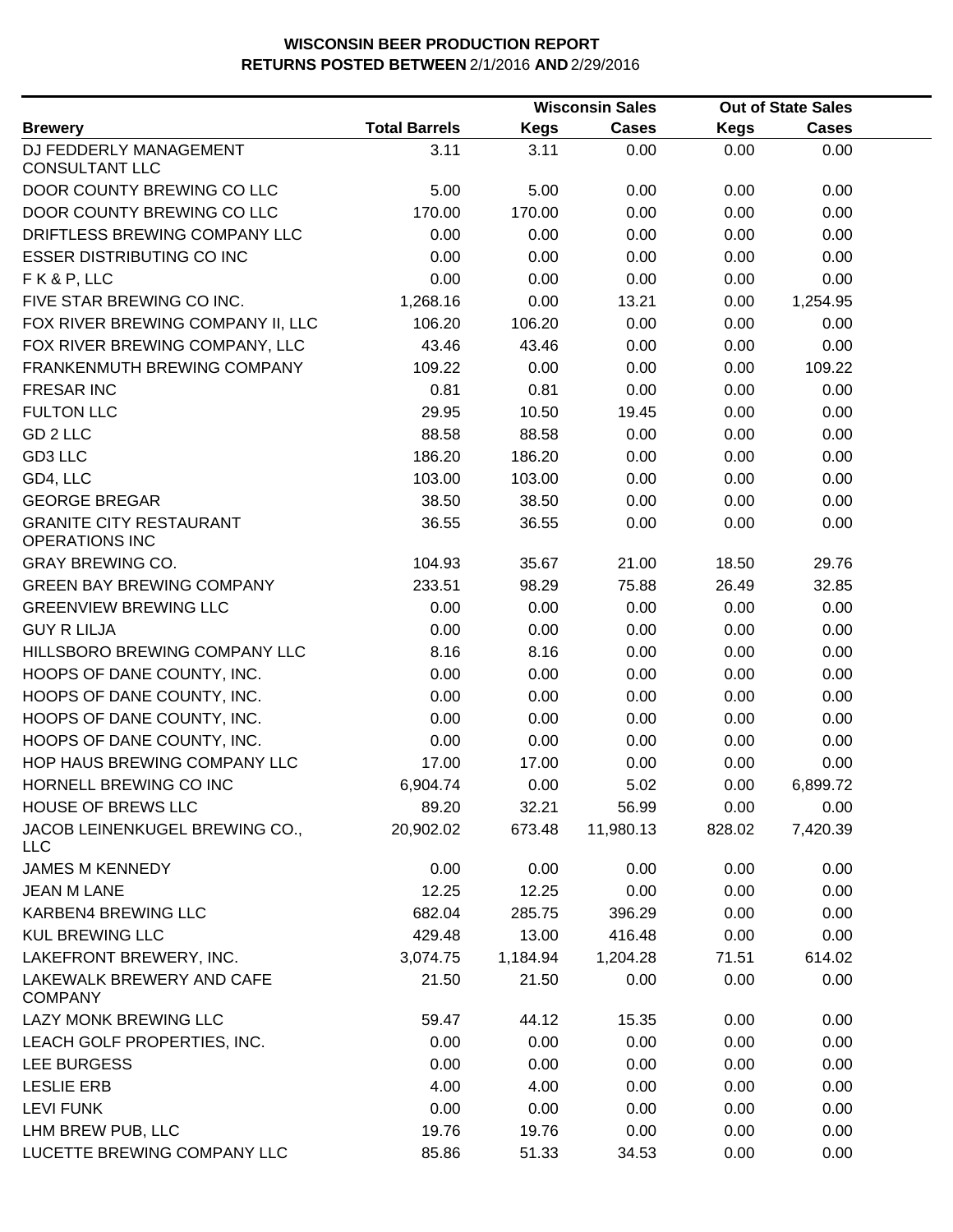|                                            |                      |             | <b>Wisconsin Sales</b> |             | <b>Out of State Sales</b> |  |
|--------------------------------------------|----------------------|-------------|------------------------|-------------|---------------------------|--|
| <b>Brewery</b>                             | <b>Total Barrels</b> | <b>Kegs</b> | <b>Cases</b>           | <b>Kegs</b> | <b>Cases</b>              |  |
| MARK ANTHONY BREWING INC                   | 49,486.85            | 0.00        | 17,309.99              | 0.00        | 32,176.86                 |  |
| <b>MARK RIGGLE</b>                         | 0.42                 | 0.42        | 0.00                   | 0.00        | 0.00                      |  |
| <b>MATTHEW J GEARY</b>                     | 15.19                | 13.26       | 1.93                   | 0.00        | 0.00                      |  |
| MILLER BREWING INTERNATIONAL,<br>INC.      | 0.00                 | 0.00        | 0.00                   | 0.00        | 0.00                      |  |
| MILLERCOORS LLC                            | 1.23                 | 0.00        | 0.00                   | 0.00        | 1.23                      |  |
| MILLERCOORS LLC                            | 487,316.83           | 11,961.17   | 109,938.09             | 30,604.69   | 334,812.88                |  |
| MILWAUKEE BREWING COMPANY                  | 734.03               | 216.30      | 427.65                 | 5.00        | 85.08                     |  |
| MILWAUKEE BREWING COMPANY                  | 45.00                | 45.00       | 0.00                   | 0.00        | 0.00                      |  |
| MILWAUKEE PREMIUM BREWING CO<br><b>LLC</b> | 1,786.47             | 38.00       | 497.56                 | 0.00        | 1,250.91                  |  |
| MOBCRAFT BEER INC                          | 32.22                | 17.33       | 12.15                  | 0.00        | 2.74                      |  |
| MOOSEJAW PIZZA & BREWING CO LLC            | 43.50                | 33.30       | 10.20                  | 0.00        | 0.00                      |  |
| MOUNTAIN CREST SRL LLC                     | 6,649.80             | 25.74       | 996.21                 | 29.92       | 5,597.93                  |  |
| NEW GLARUS BREWING COMPANY                 | 9,685.05             | 4,201.39    | 5,483.66               | 0.00        | 0.00                      |  |
| NEW GLARUS BREWING COMPANY                 | 395.49               | 78.00       | 317.49                 | 0.00        | 0.00                      |  |
| NEXT DOOR BREWING LLC                      | 71.05                | 27.00       | 44.05                  | 0.00        | 0.00                      |  |
| NEXT DOOR BREWING LLC                      | 17.25                | 17.25       | 0.00                   | 0.00        | 0.00                      |  |
| NORTHWOODS BREWING CORP LLC                | 0.00                 | 0.00        | 0.00                   | 0.00        | 0.00                      |  |
| O'SO BREWING COMPANY                       | 355.62               | 143.66      | 211.96                 | 0.00        | 0.00                      |  |
| OLD ABE BREWING LLC                        | 0.00                 | 0.00        | 0.00                   | 0.00        | 0.00                      |  |
| <b>OLIPHANT BREWING LLC</b>                | 19.60                | 19.60       | 0.00                   | 0.00        | 0.00                      |  |
| PARCHED EAGLE BREWPUB LLC                  | 4.42                 | 4.42        | 0.00                   | 0.00        | 0.00                      |  |
| PETER H GENTRY                             | 19.80                | 19.80       | 0.00                   | 0.00        | 0.00                      |  |
| PETER H GENTRY                             | 16.00                | 16.00       | 0.00                   | 0.00        | 0.00                      |  |
| PETER PETERSON                             | 6.00                 | 6.00        | 0.00                   | 0.00        | 0.00                      |  |
| PHUSION PROJECTS LLC                       | 30,521.09            | 0.00        | 468.17                 | 0.00        | 30,052.92                 |  |
| PIGEON RIVER BREWING LLC                   | 26.62                | 26.62       | 0.00                   | 0.00        | 0.00                      |  |
| PITCHFORK BREWING LLC                      | 18.38                | 18.38       | 0.00                   | 0.00        | 0.00                      |  |
| PLYMOUTH BREWING COMPANY LLC               | 10.64                | 10.64       | 0.00                   | 0.00        | 0.00                      |  |
| RAIL HOUSE PROPERTIES LLC                  | 22.00                | 22.00       | 0.00                   | 0.00        | 0.00                      |  |
| RAISED GRAIN BREWING COMPANY<br><b>LLC</b> | 26.11                | 26.11       | 0.00                   | 0.00        | 0.00                      |  |
| RANDOLPH OSKEY                             | 10.71                | 10.71       | 0.00                   | 0.00        | 0.00                      |  |
| RANDYS FUN HUNTERS BREWERY INC             | 6.00                 | 6.00        | 0.00                   | 0.00        | 0.00                      |  |
| RED CEDAR BREWING LLC                      | 0.00                 | 0.00        | 0.00                   | 0.00        | 0.00                      |  |
| RED EYE BREWING COMPANY LLC                | 35.85                | 35.85       | 0.00                   | 0.00        | 0.00                      |  |
| REGAL BRAU BREWING COMPANY LLC             | 8,191.60             | 0.00        | 54.52                  | 0.00        | 8,137.08                  |  |
| RHINELANDER BREWING CO LLC                 | 3,440.78             | 3.25        | 278.54                 | 0.00        | 3,158.99                  |  |
| ROBERT A LARSON                            | 319.50               | 109.83      | 139.35                 | 20.67       | 49.65                     |  |
| ROCKY REEF BREWING COMPANY                 | 4.42                 | 4.42        | 0.00                   | 0.00        | 0.00                      |  |
| <b>ROGER MILLER</b>                        | 5.80                 | 5.80        | 0.00                   | 0.00        | 0.00                      |  |
| ROWLAND'S CALUMET BREWING CO.,<br>INC.     | 4.00                 | 4.00        | 0.00                   | 0.00        | 0.00                      |  |
| ROWLAND'S CALUMET BREWING CO.,<br>INC.     | 0.00                 | 0.00        | 0.00                   | 0.00        | 0.00                      |  |
| RUSH RIVER BREWING LLC                     | 246.22               | 58.17       | 46.54                  | 68.66       | 72.85                     |  |